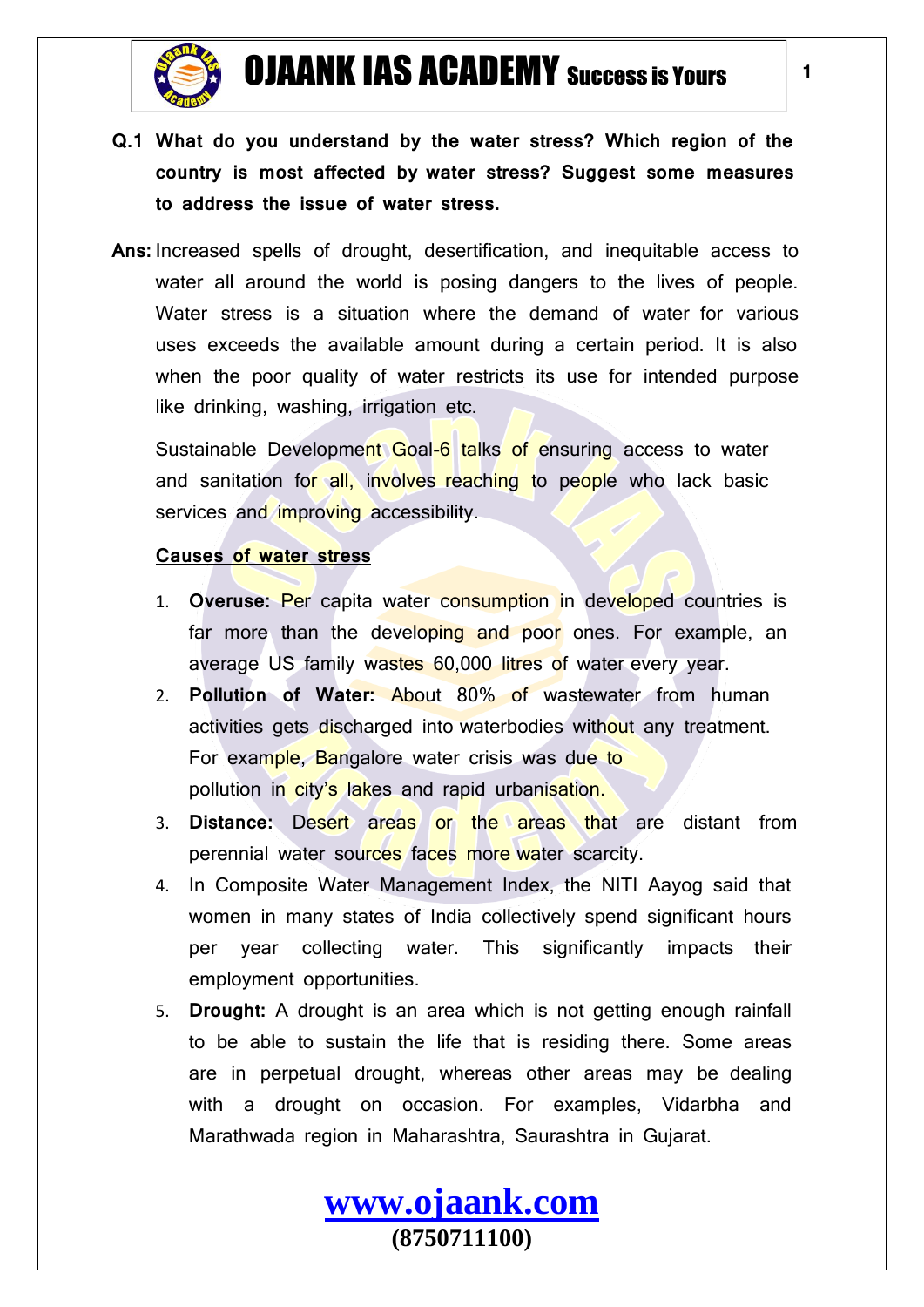

6. **Climate Change:** Because of rising temperature there is change in global weather pattern as well as the monsoon. Drying up of rivers and reservoirs and floods as well affect water uses.

Region affected in India



The regions of Rajasthan (Jaisalmer, Barmer), Gujarat (Kutch, Saurashtra), Maharashtra (Vidarbha, Marathwada), MP (Chambal region), some areas of Andhra Pradesh, Karnataka and Chhattisgarh are marred by the scarcity of water.

### **Measures to arrest the water stress**

- 1. Efficiency in **Agriculture** by using micro-irrigation, drip-irrigation, sprinkle etc.
- 2. By dealing with issues of urbanisation and the Climate Change by adopting various suggestions made by NITI Aayog in its Composite Water Management Index and by applying the suggestion of Mihir Shah report.
- 3. Traditional water conservation methods like Tanka, Ponds, Johad etc.
- 4. Rethink water management by creative and imaginative governance in the form of building larger storage dams, inter-linking of rivers etc.

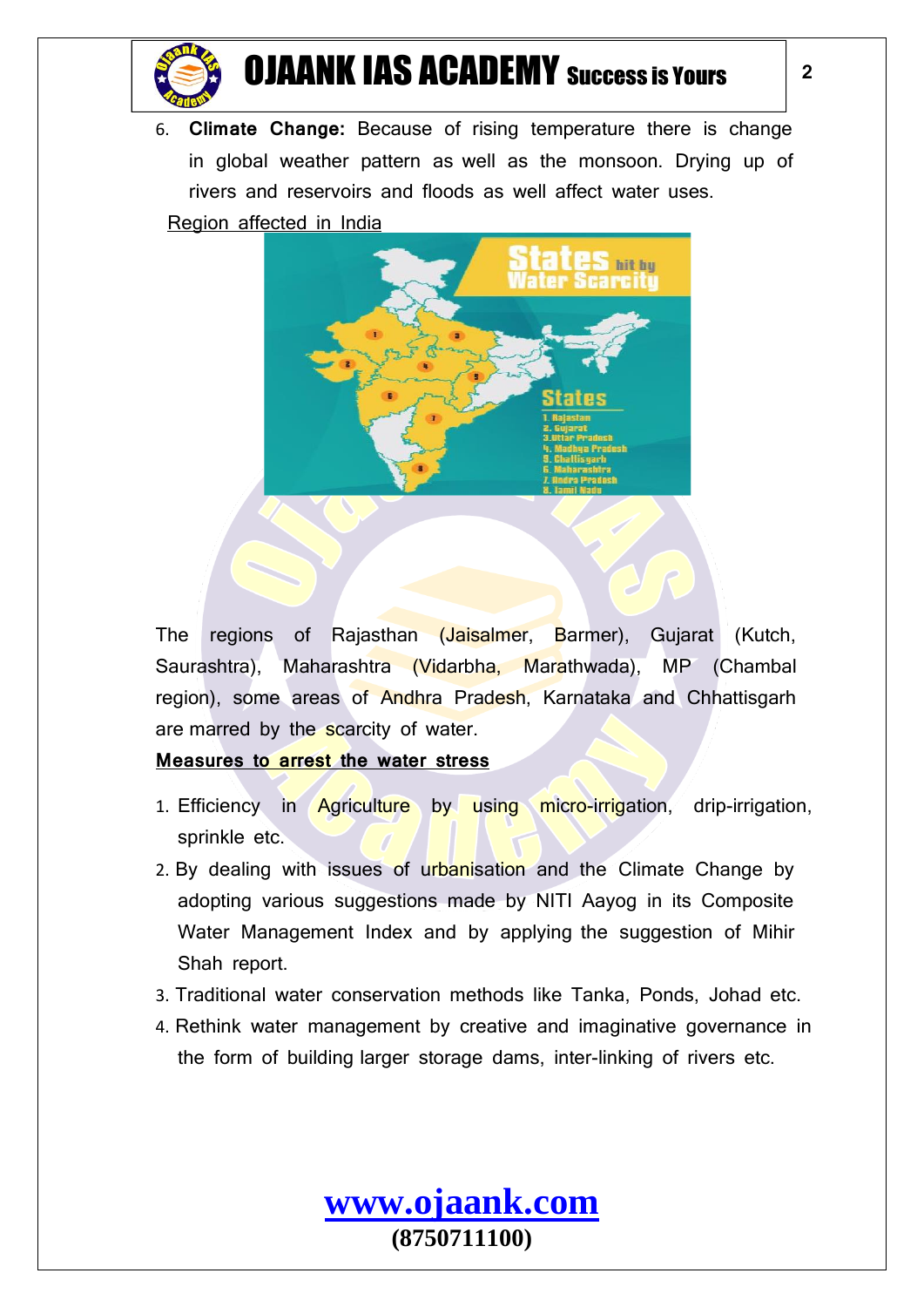

Reduce, reuse, and recycle must be the watchwords if we have to handover a liveable planet to the future generations. Conscious efforts need to be made at the household level and by communities, institutions and local bodies to supplement the efforts of governments and non-governmental bodies in promoting water conservation.

#### **Additional information**

- 1. Mihir Shah Committee: The Mihir Shah Committee's report published in July 2016, titled "A 21st Century Institutional Architecture for India's Water Reforms," recommended the setting up of the National Water Commission (NWC) as the nation's apex organisation dealing with water policy, data and governance.
- 2. NITI Aayog Report on Water Crisis. The report titled "Composite Water Management Index", published by NITI Aayog in June 2018, mentions that India is undergoing the worst water crisis in its history and nearly 600 million people are facing high to extreme water Sustained measures should be taken to prevent pollution of water bodies, contamination of groundwater and ensure proper treatment of domestic and industrial waste water.

issues, conservation, and protection of water sources in the state.

- **Q.2 Women in India have suffered a lot in collection of drinking water for their families. How the government policies should be designed to reduce their miseries and enhance their role in water management?**
- **Ans:** On an average, a rural woman in Rajasthan walks over 2.5 km to reach a water source on a daily basis according to the National Commission for Women. This shows that our women and girls spend a significant proportion of their time on fetching water which impacts their health, educational opportunities and participation in family affairs.

This misery of walking miles to fetch water for their families and their leadership role in managing the water resources for their communities, necessitates the policy changes by the government. In this pursuit, the Jal Jeevan Mission (JJM) aims to provide policy changes to make them empower more so that they can undertake

> **[www.ojaank.com](http://www.ojaank.com/) (8750711100)**

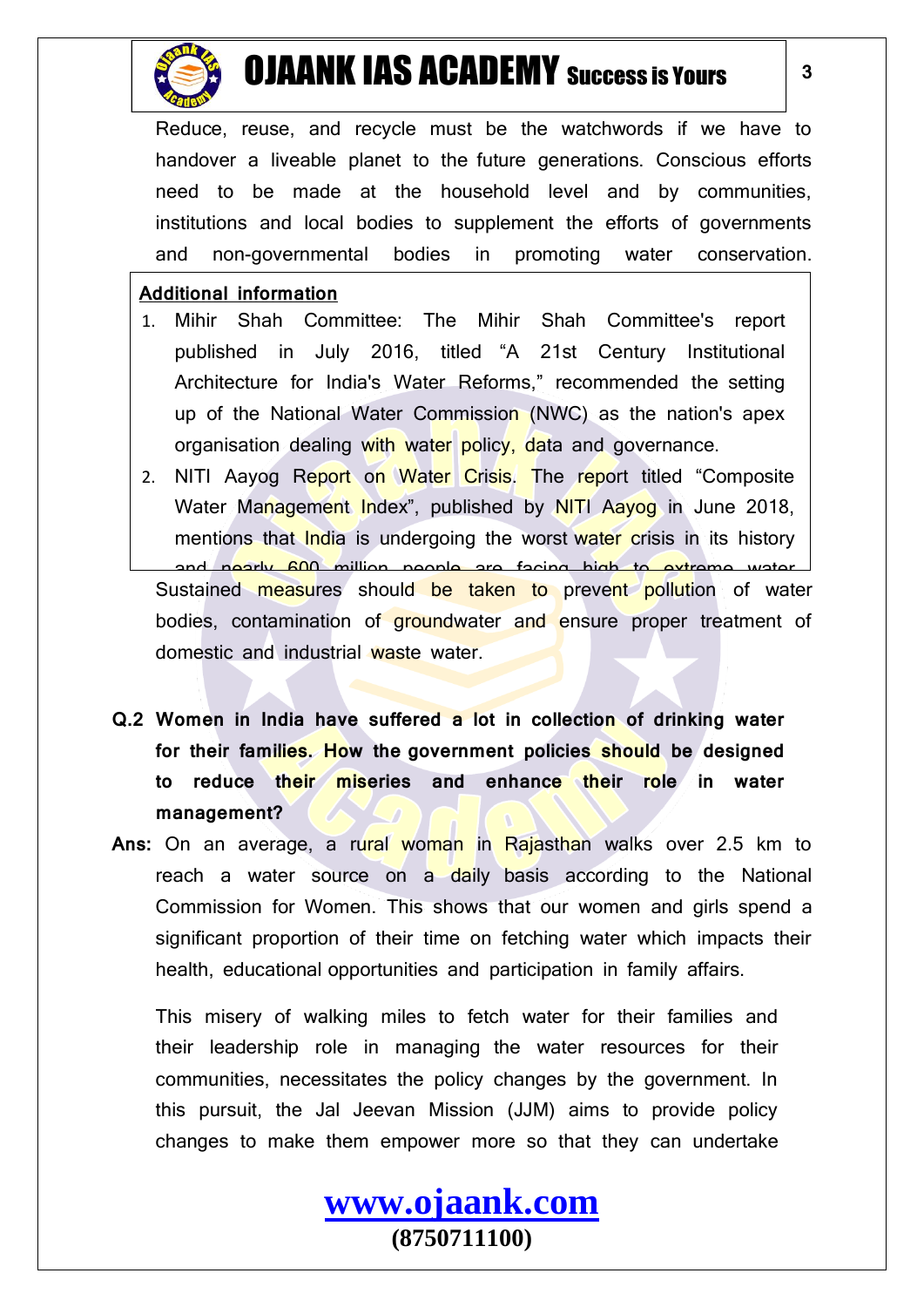

water management on larger scale.

#### **Women and water in India**

- Women in India spend a considerable amount of time performing domestic chores. Collecting water for their families constitutes a major portion of it. This poses a major barrier to the enrolment of girls in schools, especially those belonging to poor households.
- Variability in water supply due to heavy dependence on monsoon rains and groundwater adds up to their miseries.
- It exacerbates gender inequality as the collection of water becomes sole activity of women.
- It is well known that extreme weather events like droughts have a devastating impact on weaker sections of society as they lose out on livestock and crop yield. Food prices gets increased which has crippling effect on their health and nutrition.
- Sometimes women have to collect water in the early or late hours because of the erratic supply. It concerns the women's safety also.

### **Design of policy in Functional Household Tap Connections**

- 50% mandatory participation of women, especially those belonging to SCs/STs/OBCs in the Village Water and Sanitation Committee (VWSC).
- Elected women representatives should be given greater powers in all water related programs, schemes and separate training.
- They should be made empowered through training so that they could participate in the decision-making related to water management in their local area.
- Special recognition of VWSCs with women leaders or larger women's membership should be accorded.
- Gender sensitisation of the implementation team staff is essential for better inclusivity.
- Train at least five village women for the supervision of

**[www.ojaank.com](http://www.ojaank.com/)**

**(8750711100)**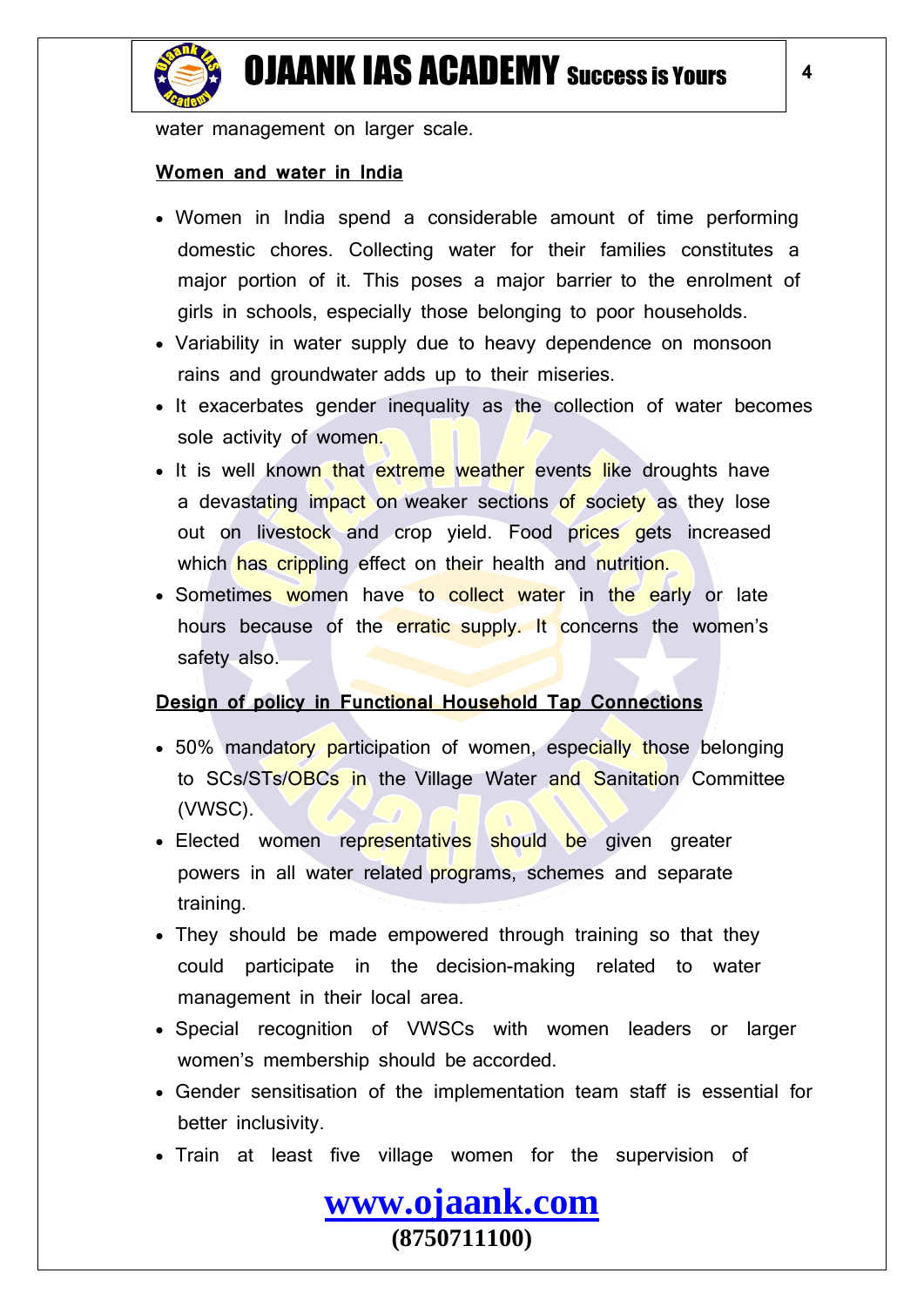

- Nominate and train women as Jal Doots and Bhu-Jaankaar if there is a cadre of water para- legal workers.
- Develop women entrepreneurs and SHG-led enterprises for water supply services like defluoridation treatment plants, water-testing kits etc.

To reduce the suffering and misery of women collecting drinking water in the country, women across the nation need to be engaged in rural drinking water supply schemes consciously for long-term water security in villages. It will also enable them to manage the water resources efficiently.

- **Q3. What is Inland Waterways Plan of India? Name major waterways of India. What are the scope and advantages of waterways over roadways or railways? Explain.**
- **Ans:** India created the Inland Waterways Authority of India (IWAI) in 1986 to help maintain and energise infrastructure around key inland waterways. Five such waterways were identified at that moment. These waterways have served India well for seven decades and in recent years, there has been renewed momentum to explore the full potential of the country's inland waterways.

This is especially because India has an elaborate network of inland waterways in the shape of rivers, canals, backwaters, and creeks. To transform this situation and make the best use of the inland waterways' potential of India, 106 additional inland waterways were declared as national waterways

through The National Waterways Act, 2016.

### **Major Waterways of India**

- Ganga-Bhagirathi-Hoogly river system between Haldia (Sagar) and Allahabad (1,620 km).
- Brahmaputra between Sadiya and the Bangladesh border (891 km).
- West coast canal (Kottapuram to Kollam), the Udyogmandal

**[www.ojaank.com](http://www.ojaank.com/)**

**(8750711100)**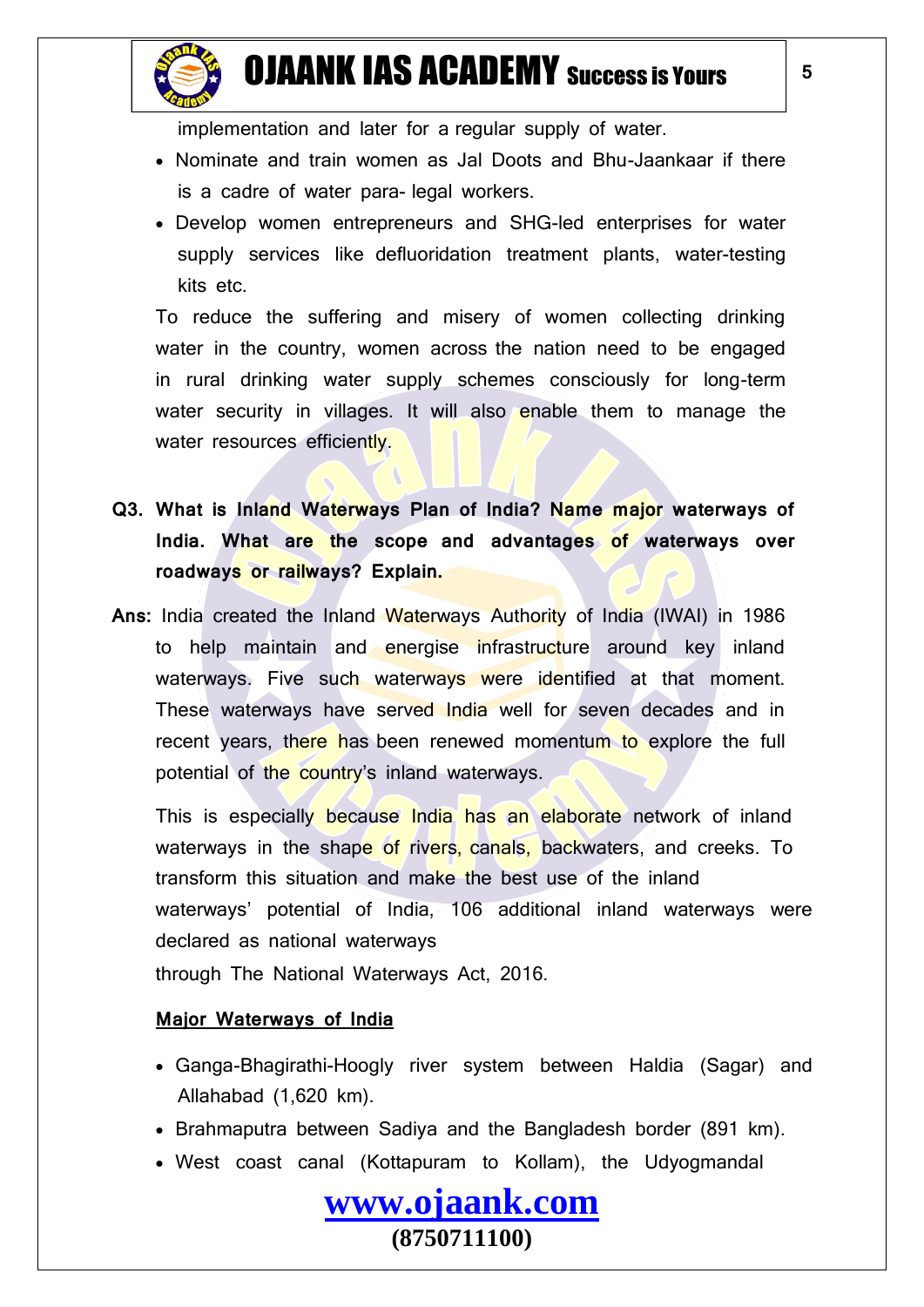

canal, and the Champakara canal, a total of 205 kms.

- Kakinada-Puducherry stretch between Rajahmundry stretch of River Godavari and Wazira - Vijayawada stretch of River Krishna (1,078 km).
- Talcher- Dhamra stretch of River Brahmani, Geonkhali-Charbatia stretch of the east coast canal, the Charbatia-Dhamra stretch of River Matai and the Mangalgadi-Paradip stretch of Mahanadi delta rivers (623 kms).

### **Scope and Advantages**

- India has an elaborate network of inland waterways in the shape of rivers, canals, backwaters, and creeks.
- Of the total length of 20236 kms that can be navigated, 17980 kms of the river and 2256 kms of canals can be used by mechanized crafts.
- India is underutilizing its inland waterways potential as compared to USA, China or EU.
- Water transportation is safest mode free from accidents and casualties.
- Free from contentious issues like land acquisition.
- Huge tourist potential since many pilgrimage sites are located on river banks.
- Ideal for bulk and oversized cargo.
- Water transportation being the safest mode, can reduce road accidents and result in decreased casualties significantly. It also reduces treatment and rehabilitation costs to a great extent.
- There is a shortage of free land for road construction. It helps in reducing the conveyance time significantly which ultimately reduces the cost associated in the transportation.

### **Government initiative**

• National Waterways Bill was passed in 2015 declaring 106 inland waterways as national waterways.

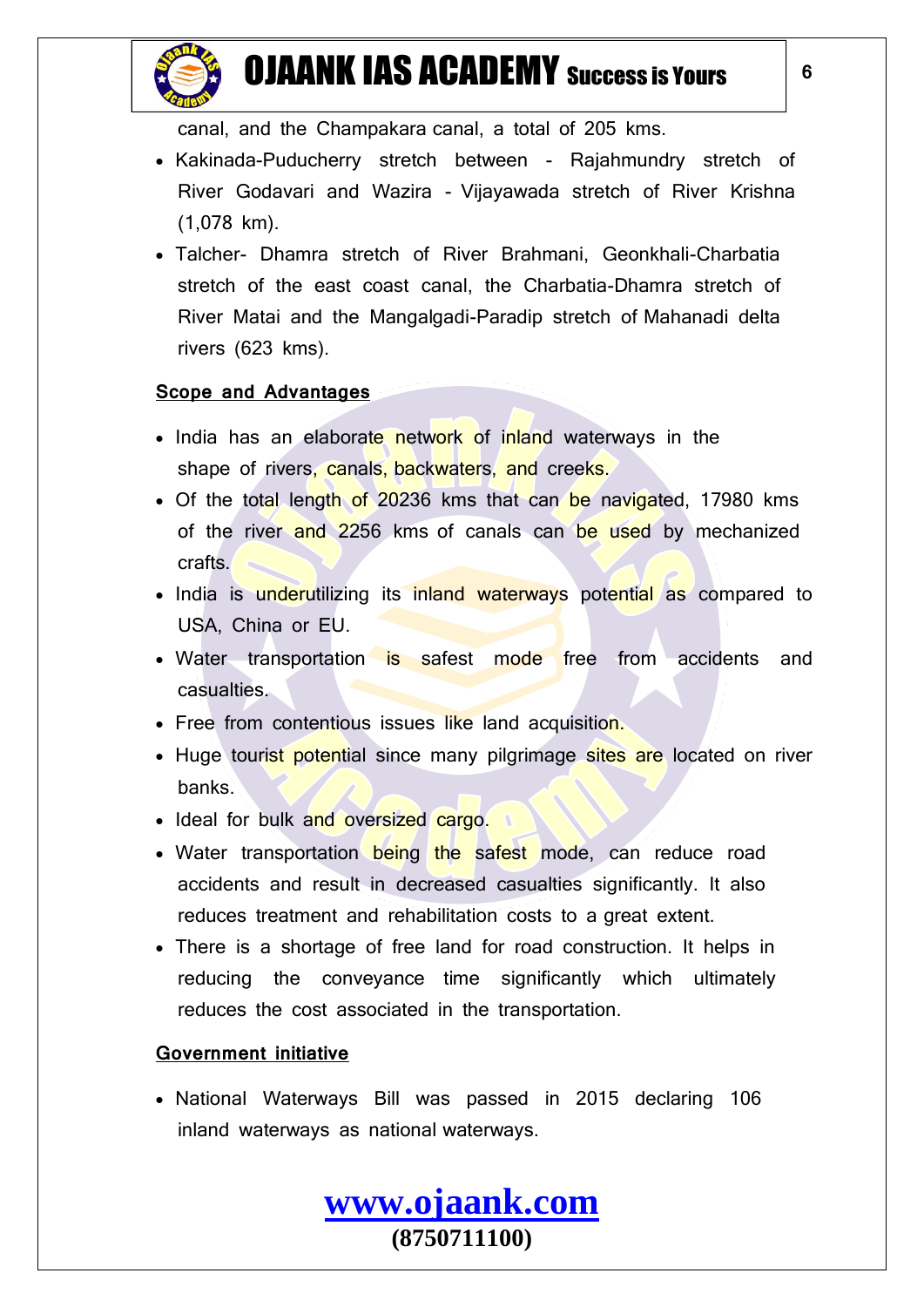

• In 2020, Ministry of Shipping waived off all usage charges for a period of 3 years to promote greater commercial and tourist exploration of inland waterways.

As Indian economy grows in years to come it requires creative solutions to address its energy and transportation requirements. Inland waterways offer such a roadmap and we should fully utilize its potential. After the 2016 Act, the country now has a total of 111 inland waterways which are marked as national waterways and the total length of the national waterways is 20,275 kilometres spread across 24 states.

#### **Q.4 Assess the idea of "One nation One Election" in the Indian context.**

**Ans :** The idea of **"One nation one Election"** (ONOE) refers to the simultaneous holding of elections for the Lok Sabha and State Legislative Assembly. India had concurrent elections for the first two decades starting from the first general elections of free India in 1951.

#### **Significance of simultaneous elections:**

- **1. Reduced cost and time:** Saving on transport, accommodation, storage arrangements, training, remuneration, on human resources, on electronic voting machines (EVMs) as well as on deployment of the Central Police Forces.
- **2. Help reduce campaign expenses:** Simultaneous Lok Sabha and Assembly elections can bring considerable savings in the election propaganda campaign expenditure for the political parties.
- **3. Addresses Instances of pause in governance:** If elections are conducted in one go instead of staggered elections, focus can be maintained upon governance rather than repeated political campaigning.

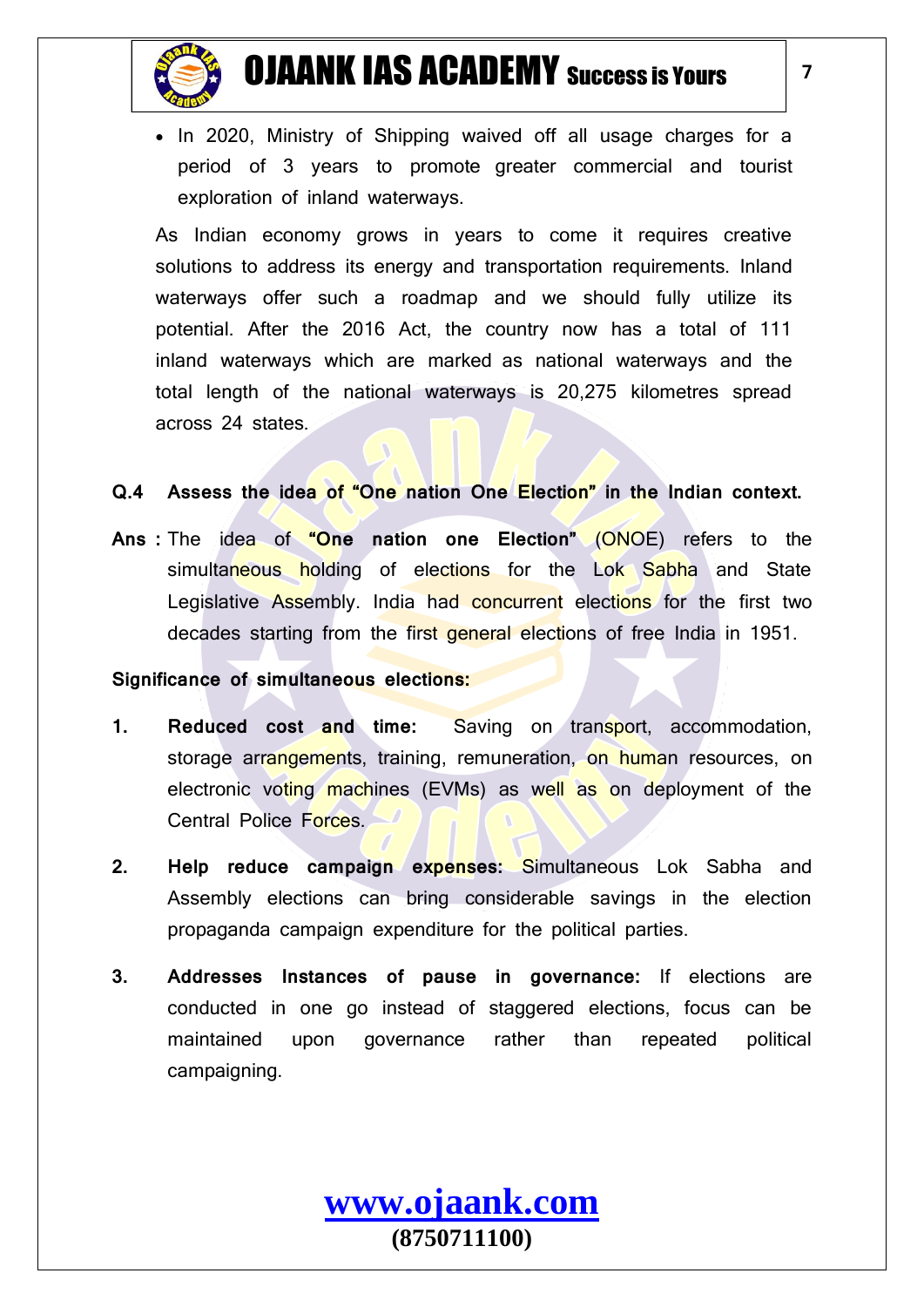

- **4. Model Code of Conduct (MCC):** If all elections are held together, the restrictions under MCC like coming up with new schemes will be through in one go.
- **5. Incentivize voter turnout:** A simultaneous nationwide election could push up the voter turnout since a once-in-five-year event is bound to attract more enthusiastic participation across all sections.

#### **Challenges in ensuring simultaneous elections in India:**

- **1. Synchronising the Terms of the Houses:** Bringing the terms of all the Houses to sync with one another necessarily calls for either extending the terms of several of the Houses or curtailing of terms or a combination of both. This demands Constitutional amendment.
- **2. Chances of midterm dissolution:** Even if the terms are synchronised as a one-time measure, there is a need of an adequate legal safeguard in place to avoid mid-term dissolution and protect the simultaneous elections cycle.
- **3. EVM related expenses:** Considering that the incidental recurring expense in the storage and security of the EVMs will also be a considerable amount, the overall expenditure in holding elections may not see any substantial dip on account of simultaneous elections.

#### **Recommendations:**

— To avoid the threat of midterm dissolutions, legal provisions for a **'Noconfidence motion'** to be brought up against the government in office should also contain a constructive **'Vote of confidence'** in an alternative government with a named leader to head it. This helps to maintain the fixed term of the House.

### **Additional information: Provisions related to ONOE**

— **Legal provisions:** Sections 14 and 15 of the Representation of the People Act, 1951, empower the Election Commission to notify elections any time during the last six months of the term of the

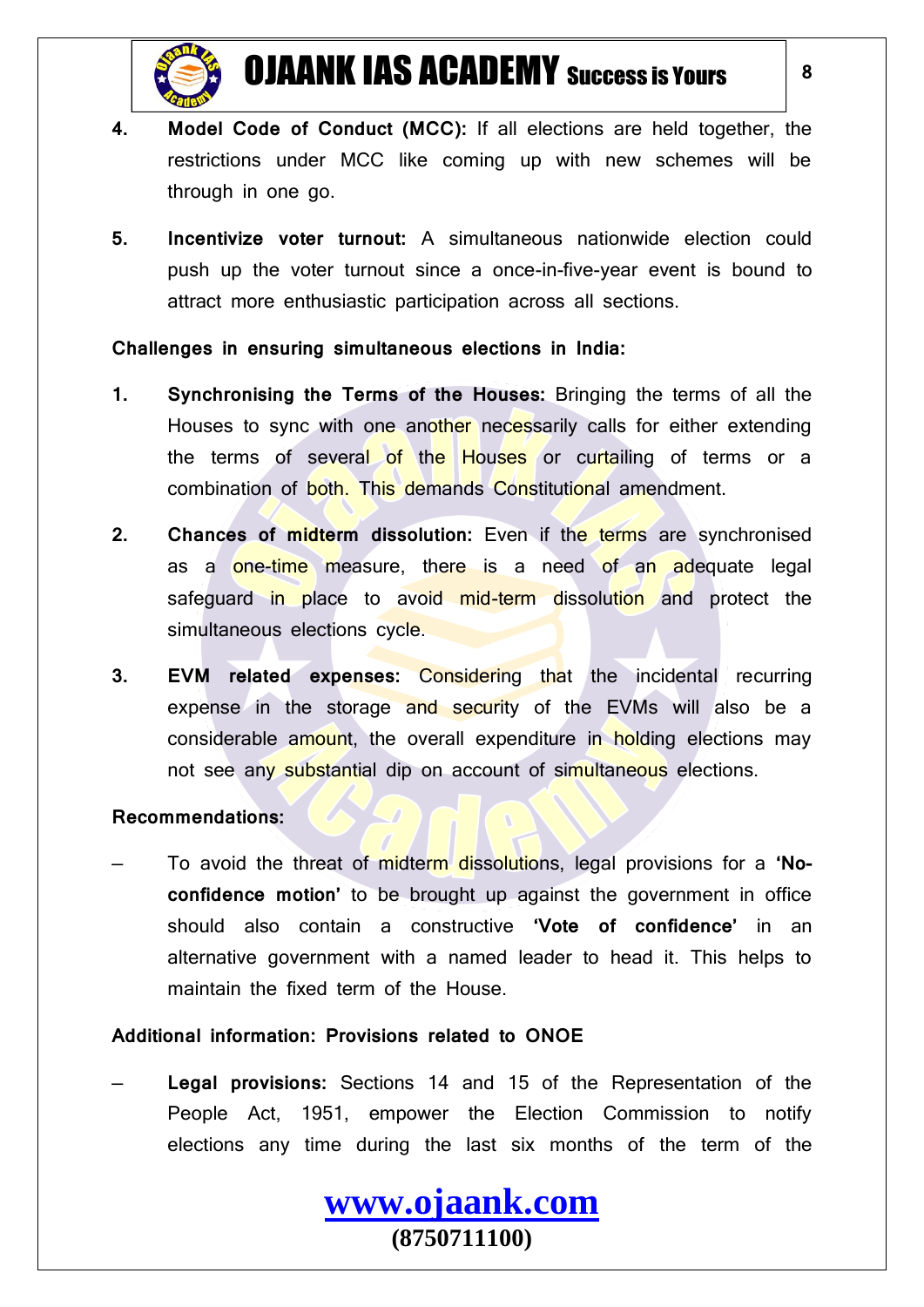

House. Therefore, if the terms of the Houses are expiring within a window of three to four months, it would be legally possible to hold simultaneous elections.

- **Constitutional provisions:** Article 83 of the Constitution provides that "the House of the People, unless sooner dissolved, shall continue for five years from the date appointed for its first meeting and no longer and expiration of the said period of 5 years shall operate as dissolution of the House."
- Identical provisions are present in Article 172(1) regarding the term of the Legislative Assemblies.
- Though houses can be dissolved ahead of the scheduled expiry of the term of five years  $(A$ rticles  $85(2)$  (b) and  $174(2)$  (b)), there is no provision for extension of the term unless a proclamation of Emergency is in operation.
- **Q.5 Discuss the key aspects of recently released draft National Science, Technology and Innovation Policy 2020.**
- **Ans :** The Department of Science and Technology (DST) has released the draft fifth National Science, Technology, and Innovation Policy (STIP) with the objective to identify and address strengths and weaknesses of the Indian STI ecosystem to catalyse socioeconomic development of the country.

#### **Broad vision:**

- **1. Aatmanirbhar Bharat:** To achieve technological self-reliance and position India among the top three scientific superpowers in the decade to come.
- **2. Human Capital:** To attract, nurture, strengthen and retain critical human capital through a 'people centric' STI ecosystem.

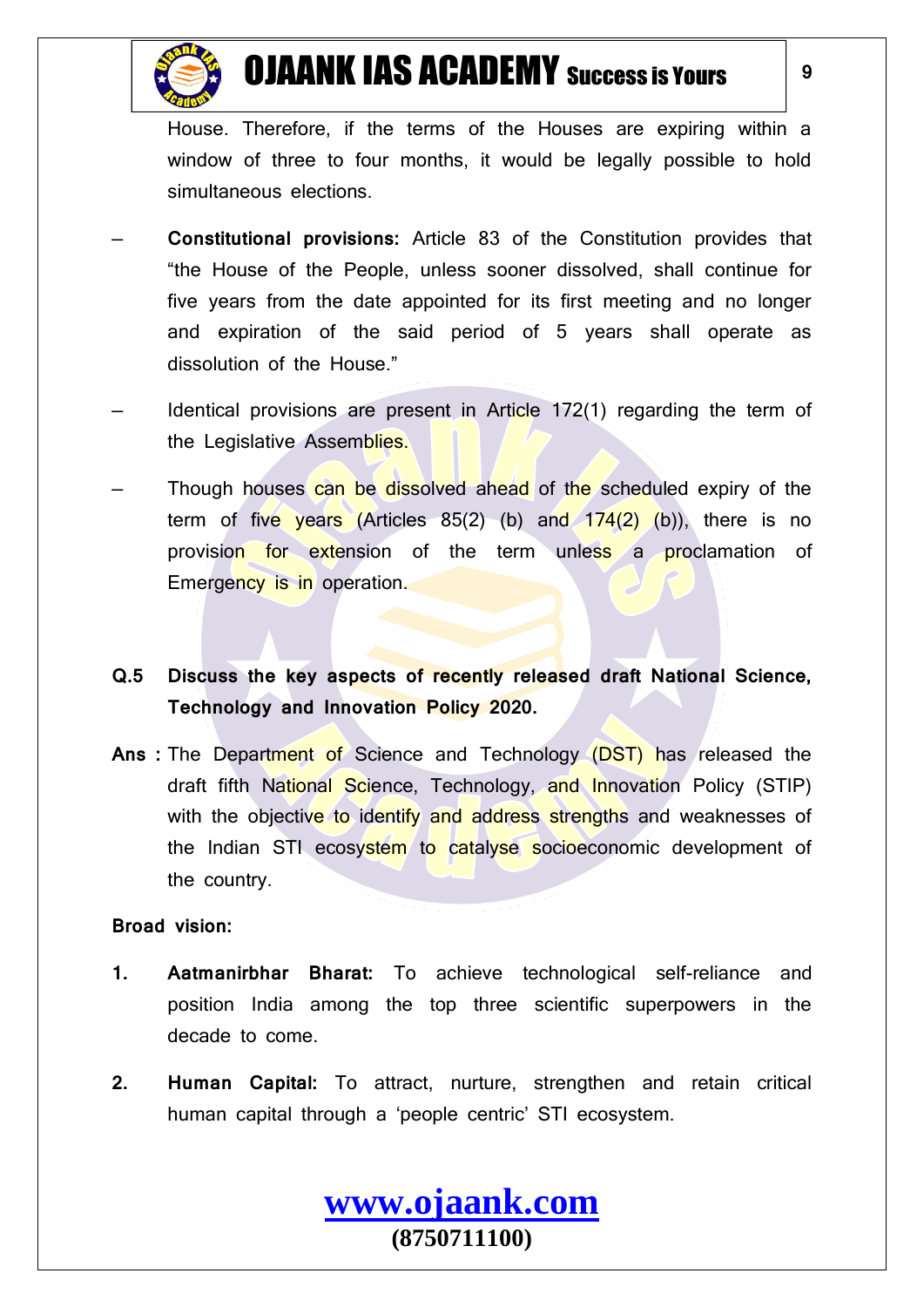

**10**

- **3. Investment:** To double the number of Full-Time Equivalent (FTE) researchers, Gross Domestic Expenditure on R&D (GERD) and private sector contribution to the GERD every 5 years.
- **4. Globally Competitive:** To build individual and institutional excellence in STI with the aspiration to achieve the highest level of global recognitions and awards in the coming decade.

#### **Key features of draft STIP are:**

- **1. STI Observatory and Centralised Database:** STIP will lead to the establishment of a National STI Observatory that will act as a central repository for all kinds of data related to and generated from the STI ecosystem.
- **2. Open Science Framework:** A future-looking, all-encompassing Open Science Framework will be built to provide access to scientific data, information and resources to everyone in the country and all who are engaging with the Indian STI ecosystem on an equal partnership basis.
- **3. STU Education to be made more inclusive:** With the help of Online learning platforms, Teaching-learning centres, Higher Education Research Centres and Collaborative Research Centres
- **4. Increasing Investments:** With an aim to expand the financial landscape of the STI ecosystem, each department ministry in the central, the state and the local governments, PSUs, private sector companies and start-ups will set up an STI unit with a minimum earmarked budget to pursue STI activities.
- **5. Translational Research and Promotion of Innovation:** The policy aims to create a fit for purpose research ecosystem promoting translational as well as foundational research in India in alignment with global standards.
- **6. Technology self-reliance and indigenization:** A two-way approach of indigenous development of technology as well as technology

**[www.ojaank.com](http://www.ojaank.com/) (8750711100)**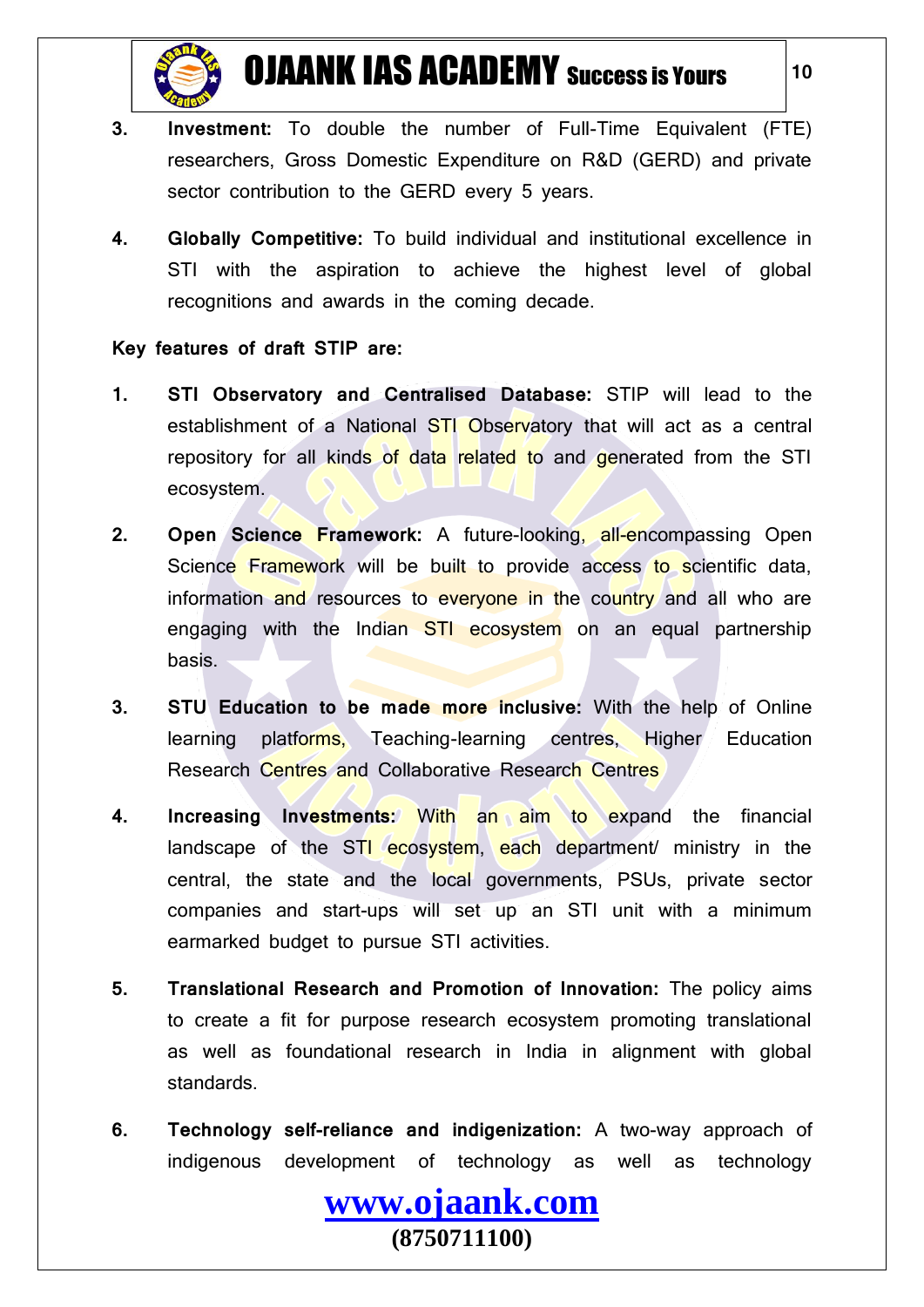

indigenization will be adopted and focused upon in alignment with national priorities, like sustainability and social benefit, and resources.

- **7. Inclusivity an integral part of STIP:** An India-centric Equity & Inclusion charter will be developed for tackling all forms of discrimination, exclusions and inequalities in STI leading to the development of an institutional mechanism.
- **8. International Engagement:** Engagement with the Diaspora will be intensified through attracting the best talent back home through fellowships, internships schemes and research opportunities expanded and widely promoted across different ministries.
- **9. STI Policy Institute:** To serve all the aspects of STI policy governance and to provide the knowledge support to institutionalised governance mechanisms.
- The draft STIP looks good on paper and also has the potential to transform the entire science, technology and innovation in India. However the desired goals will become practical reality with government fulfilling its role as the primary funder of research and encourage the private participation.

### **Additional Information:**

### **National Innovation Portal (NIP):**

**Ministry:** Ministry of Science & Technology

**Developed by:** National Innovation Foundation (NIF)

### **Key takeaways**

- The National Innovation Portal (NIP) is currently home to about 1.15 lakh innovations scouted from common people of the country, covering Engineering, Agriculture, Veterinary and Human Health.
- The innovations cover Energy, mechanical, automobile, electrical, electronics, household, chemical, civil, textiles, etc.

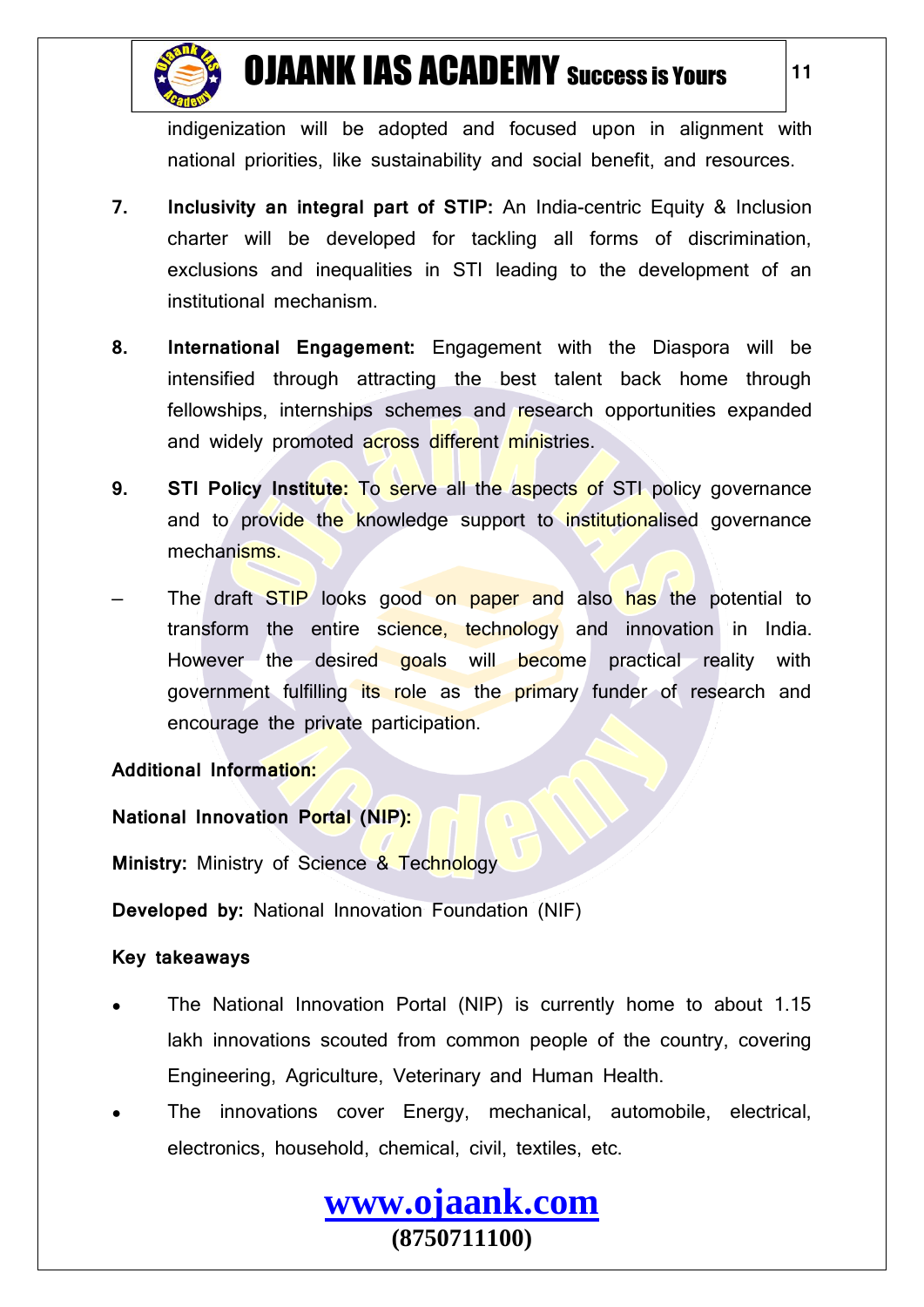

Innovation Portal is a step towards Aatmanirbhar Bharat and an excellent resource for students, entrepreneurs, MSME's, Technology Business Incubators (TBI's) and common people engaged in a variety of occupations.

### **Q.6 How far is the Integrated Farming System (IFS) helpful in sustaining agricultural production?**

**Ans:** Due to the ever-increasing population and decline in per capita availability of land in the country, the operational farm holding in India is declining and practically there is no scope for horizontal expansion of land for agriculture. Sustainable development in agriculture must include an **integrated farming system (IFS)** with efficient soil, water, crop and pest management practices, which are environmentally friendly and cost-effective.

> **Integrated Farm Management**

#### **Integrated Farming System (IFS) and its components:**

- Integrated Farming Systems (IFS) approach **stabilises income streams through natural resource management and livelihood diversification.**
- An example of integrated farming could be fish and livestock cultivation along with general farming practices which support each other.

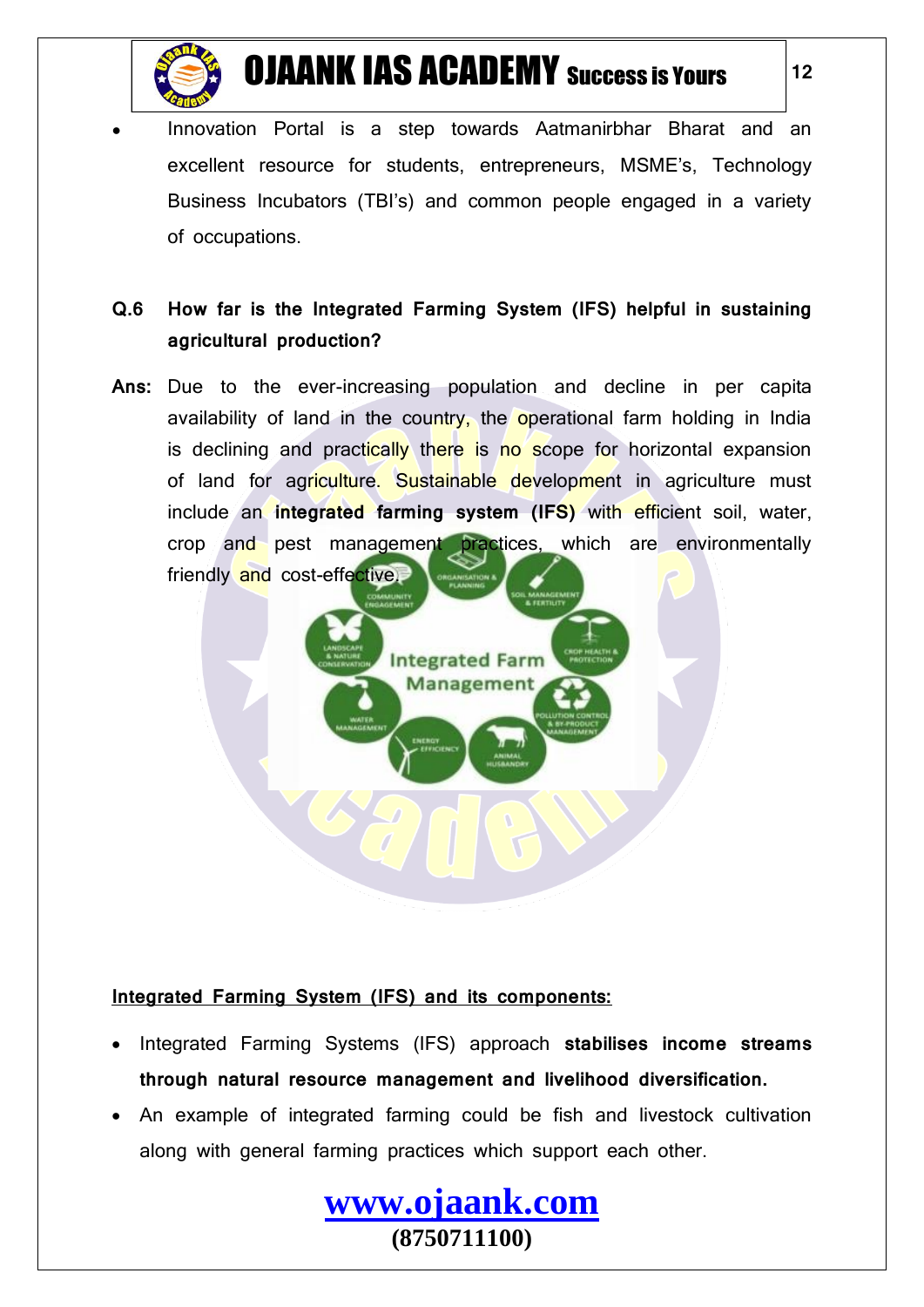

- In IFS, the **waste of one enterprise becomes the input of another** for making better use of resources.
- In the integrated crop-livestock farming system, crop residues can be used for animal feed, while manure from livestock can enhance agricultural productivity.

### **How can the Integrated Farming System help in sustainable agriculture production:**

- **Sustainable agriculture production means an integrated approach to increasing farm yield and managing resources** in order to address all three critical aspects of sustainability: economic, environmental and social.
- Recycling of wastes being inbuilt in the system, this helps to **reduce dependence on external high-energy inputs** thus conserving natural and scarce resources.
- **Multiple uses of resources-** multiple uses of water for the household, irrigation, dairy, poultry etc reduces cost, making farming sustainable.
- **Soil health improvement through recycling** residue recycling is an integral part of IFS. Thus Raising productivity and yields.
- IFS helps to reduce the risk involved in farming especially due to market price crash as well as natural calamities. For example, during Phalin cyclone which affected Odisha, paddy crop at the flowering stage was affected but a household with advanced agronomic management tools pled with livestock, jute, fishery suffered loss between 8 - 28% but households with only farming component had 100 % loss of crop.

IFS provides multiple benefits that are sustainable and can pave the way for climate-smart agriculture. India needs to adopt a "well designed" Integrated Farming System (IFS) to realise the vision of doubling farmers' income by 2022 and having sustainable agricultural practices.

**[www.ojaank.com](http://www.ojaank.com/)**

**(8750711100)**

### **Additional information**

**Steps for upscaling science-based integrated farming systems:**